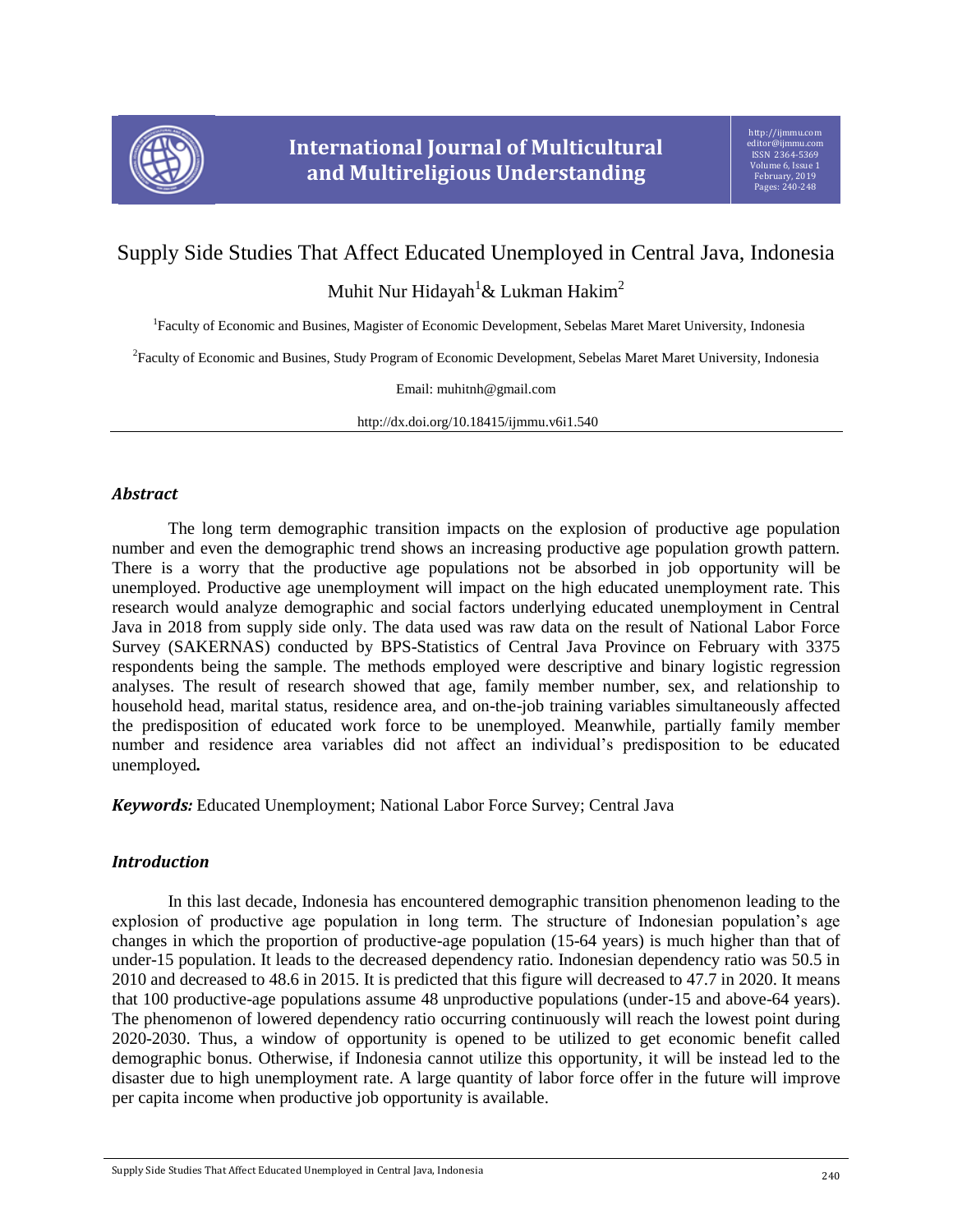On the other hand, the advantage of demographic bonus, Indonesia is now dealing with serious manpower problem, the higher unemployment rate. Unemployment problem in developing countries such as Indonesia is the complicated and serious one. The increased economic growth is not automatically followed with significant decrease in unemployment rate. Unemployment is a condition of an individual who has not gotten job yet while the individual belongs to labor force (Sukirno, 2008). Manpower problem is one point to which attention is largely paid by Central Java Province government. Considering the Regional Medium-Term Development Plan (Indonesian: *Rencana Pembangunan Jangka Menengah Daerah* or RPJMD) of Central Java in 2013-2018, one out of seven regional development missions (goals) is "to realize the just society welfare, to overcome poverty and unemployment". Central Government Province's goal in manpower area is the lowered unemployment rate, by means of lowering the open unemployment rate. Indicator of unemployment is percentage Open Unemployment Rate (OUR). The targeted OUR in 2018 is 4.20 as included in RPJMD of Central Java Province. Unemployment issue in Central Java currently needs serious attention recalling the unemployment related to poverty and high unemployment rate resulting in negative consequence to the community, for example, criminality. During 2013-2018, Central Java Province's economy grows continuously. In 2017, the growth rate was 5.27 and it increased to 5.41 in 2018. However, this economic growth is not automatically followed by the growth of job opportunity. It indicates that high economic growth alone cannot solve unemployment problem. This condition can be seen from the poor condition of manpower in Central Java, for example, no significant reduction in the open unemployment rate in the last six years.

Considering the recent manpower condition in Central Java in 2018, the BPS-Statistics of Central Java Province reported that the labor force number was 18.23 million people per February 2018, increasing by 224 thousands points compared with that on August 2017. Components composing Labor force are employed and unemployed populations. The employed (working) population consisted of 17.46 millions people per February 2018, increasing by 276 millions people compared with that in last year. Meanwhile, the unemployment rate was 0.77 million people, decreasing by 53 thousands points compared with that in last year. In Central Java, Open Unemployment Rate is 4.57 percents in 2017, decreasing by 0.06 point compared with that in 2016.The presence of long term demographic transition leads to the explosion of productive-age population number and even the demographic trend shows an increasing productive age population growth pattern. There is a worry that the productive age populations not be absorbed in job opportunity will be unemployed. Productive age unemployment will impact on the high educated unemployment rate. The educated unemployment rate will worryingly increase over years as the number of Senior High School or equivalent and College graduates also increases continuously. However not all of those graduates can be accommodated in work realm. As a result, it will encourage the increase in educated unemployment rate in Indonesia. Sanisah (December 2010) citing *United Nations Development Programme* (UNDP)'s report saw the unemployment pattern in developing countries including Indonesia as a unique phenomenon in which unemployment rate is found higher among those having high education. Such condition occurs as well in Central Java.

The group contributing mostly to the open unemployment rate is unemployed group with Senior High School education. More than a half of open unemployed persons have Senior High School or higher education, 54.93 percents. It indicates that job opportunity has not been able yet to accommodate unemployed persons with high education (Senior High School or higher). Their struggle for acquiring education ends up with the difficulty in getting job. On the other hand, they are potential resources that should be accommodated to spur Indonesian economic development rate. Allen's (2016) study suggested that a third of unemployed youth should wait for entering into job market, particularly formal job market, for a year.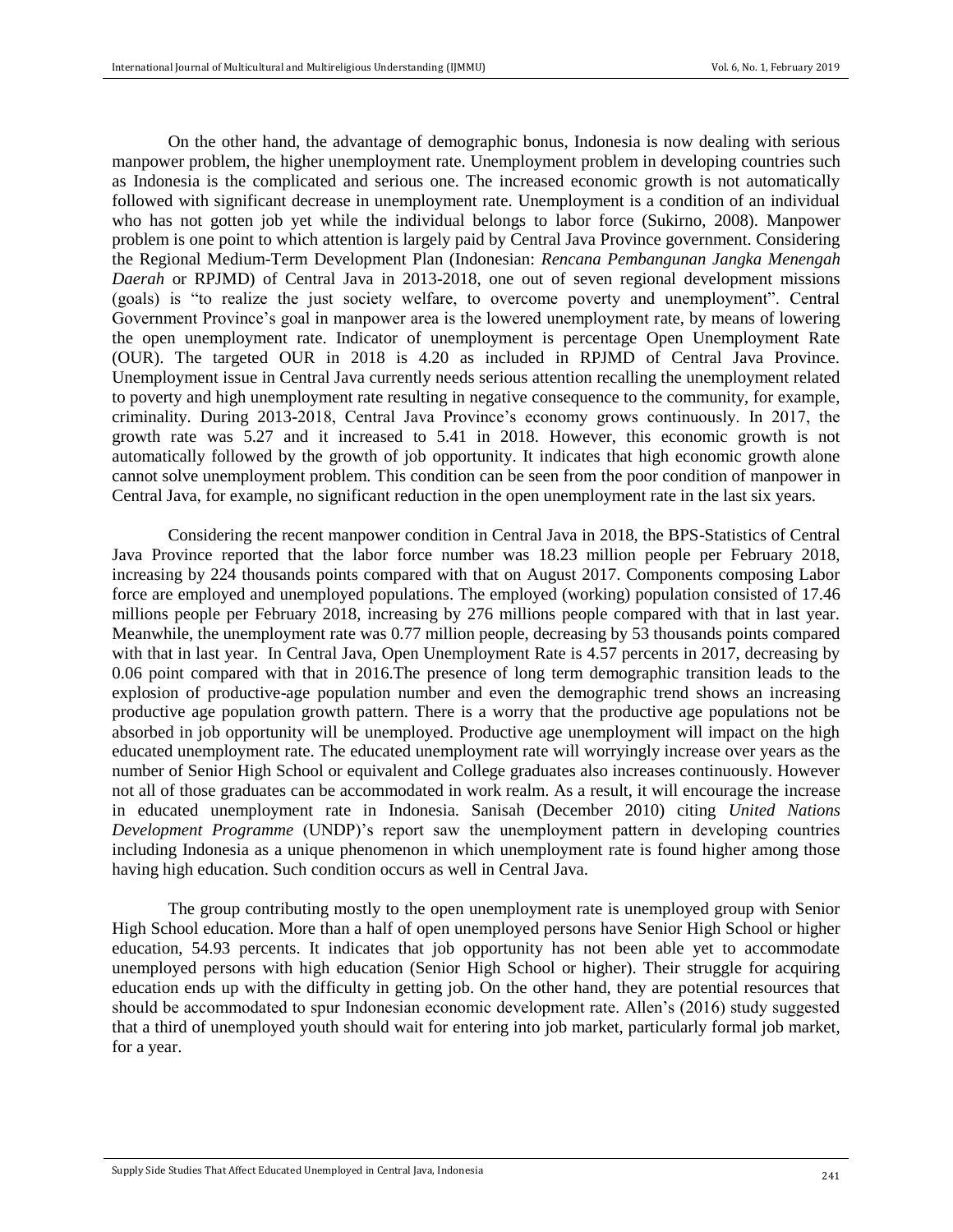#### *Literature Review*

Labor supply is the ratio of wage level to labor number offered. In short term, a labor offer analysis assumes that there is no change in either labor population number or skill level (Santoso, 2010). Manpower Principal Law No.13 of 2003, in its Article 1 of General Stipulation of Chapter I, defines labor as every individual who is able to do job in order to produce product or service, to meet both his own or community's need.Statistics of Indonesia defines unemployed as those not working or seeking job, for example, those having not worked yet and attempting to get job. It also includes those who have worked but quit or are terminated by a company for some reasons and currently are attempting to get job. Educated unemployed labor in developing countries generally consists of youth and educated group. This unemployed group consists of largely labors newly completing education and waiting for the job as intended.

Moeis (1992) conducted a research entitled "Educated Unemployed Labor in Indonesia: The Application of Search Theory. Moeis studied factors affecting the educated labors' length of time being unemployed in rural and urban areas. This study found that the estimation using OLS and Probit suggested that Senior High School graduates seek for job longer than colleges graduates, and they have higher probability of being unemployed than Junior High School graduates.Setyadi (2008) conducted a study entitled "Analysis on Educated Unemployed Labor with Search Theory in Job Market in Central Java using a multiple linear regression method. The result of research showed that education and age (24- 39 year age) affects the job seeking probability and the job seeking duration. Sex variable affects job seeking probability while status in household affect the job seeking duration. The higher the education or the younger the age, the higher is the job seeking probability and the longer is the job seeking duration.

Wahyuni (2009) conducted a research entitled Analysis on Educated Unemployed Labor in West Sumatera. This study aimed to find out social-economic variables such as marital status, age level, education level, region, and sex on educated unemployed labor in West Sumatera. This study employed logistic regression method to analyze the data of National Social Economic Survey (Susenas) in 2007. The result of study showed that education, marital status, and sex affect the educated unemployed labor positively and significantly in West Sumatera, and age level affects the educated unemployed labor negatively and significantly. Meanwhile, region variable affects the educated unemployed labor positively but insignificantly in West Sumatera.Bairagya (2015) conducted a study on social-economic factors affecting educated unemployment in India. This study used data resulting from NSSO (National Sample Survey Organization)'s survey in 2011-2012 with probit analysis. Age, squared age, household member number, religion, social group (ST, SC, OBC), sex, status in job market, vocational training, residence, technical education, and industrialization status were used as the variable of research. The result of study showed that all of variables but social group (ST, SC) were significant.

Saleh (2016) conducted a study on the factors affecting educated unemployment in West Sumatera Province, with the limitation to offering aspect only. This study used data of National Labor force Survey in 2014-2015 with logistic regression analysis. From the result of research, it could be seen that sex, age, marital status, and skill affect the educated labor force's opportunity of being unemployed. Pratomo (2017) conducted a research entitled "Educated Unemployment Phenomenon in Indonesia. This research employed data of National Labor force Survey (Sakernas) in 2016 aiming to see the factors affecting an individual with high education to be unemployed in Indonesia (educated unemployed). Some aspects putatively affected educated unemployment in Indonesia: labor demand and offer factors, such as labor absorption in industrial and service sector, minimum wage level, and such individual characteristics as age, marital status, and economic background of family. The analysis method employed was logit multinomial analysis to see the characteristics of educated unemployed. The result of research showed that there are some other significant variables: family head, sex, age, marital status, urban area, job experience, and residence area, while insignificant variables are training, education major, and migration.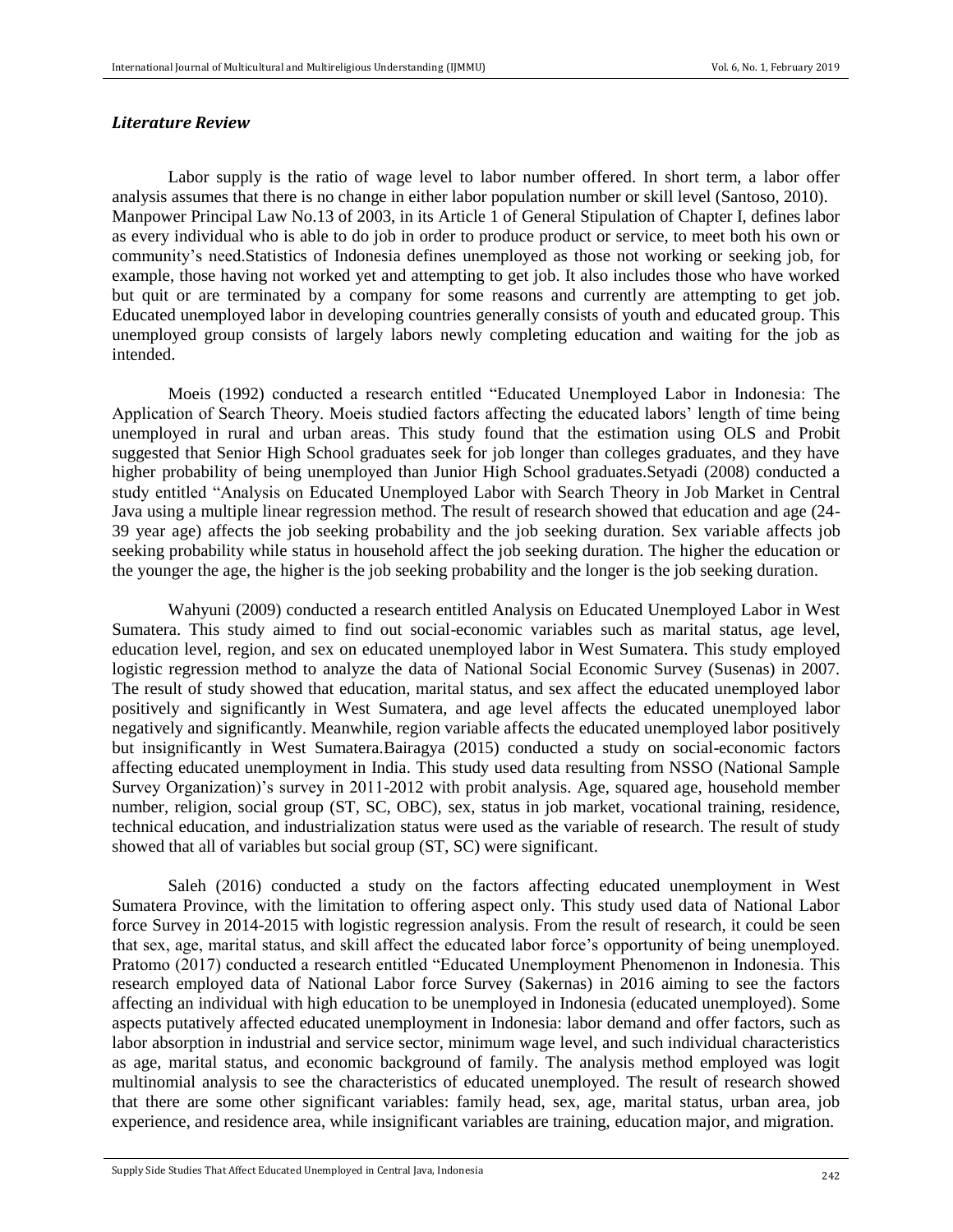#### *Research Method*

Data source employed in this study derived from Statistics of Central Java Province. The data was collected through National Labor Force Survey (Sakernas) conducted by Statistic**s** of Central Java Province. Sakernas is a survey designed specifically to collect data that can represent the general condition of Indonesian manpower. This survey referred to an international concept, ILO Concept Approach, thereby comparable to other countries. Manpower theory approach in Sakernas has used Standard Labor Force Concept as included in *International Conference of Labor Statisticians* (ICLS) 13 and ICLS 19 since 1984.This research was conducted using secondary data analysis processed from raw data of National Labor Force Survey conducted by BPS-Statistics of Central Java Province in 2018. The data used in this study included data of households distributed in 35 regencies/cities in Central Java Province, Indonesia. The number of sample used is about 1,580 census blocks in both urban and rural areas, from each of which 10 households were taken. The sample in this research consisted of 3374 respondents.

Two analysis methods were employed in this research: descriptive and inferential analyses. (1) Descriptive analysis is a simple analysis explaining data using chart and table. In this case, descriptive analysis would provide general description on unemployment in Central Java, Indonesia. Descriptive analysis can also be used as a supporting instrument to sharpen further analysis. The unemployment in Central Java was described in tables and charts. (2) Logistic Regression analysis is used to explain the relationship between response variable in the form of binary dichotomy data and explanatory variable in the form of interval or categorical-scale data. Dichotomy/binary variable is the one having only two categories: the one representing successful event  $(Y = 1)$  and another one representing failed event  $(Y = 1)$ 0). In addition to because response variable is categorical data, logistic regression analysis is used because the explanatory variable employed in this study also used categorical data. Explanatory variable will not be able to fulfill homoscedasticity assumption; therefore, the analysis used was logistic regression analysis.

The model used in this analysis concerned the factors affecting an individual to be educated unemployed, expressed as follows:

 $Y = f$  (Age, HHmembers, Gender, HeadOfHH, MaritalStatus, Residence, Training)

From the research model, it could be found the predictor of opportunity of being educated unemployed in a multiple logistic regression as follows:

 $\hat{g}(x) = \hat{\beta}_0 + \hat{\beta}_1 Age + \hat{\beta}_2 HH members + \hat{\beta}_3 Gender + \hat{\beta}_4 HeadOfHH + \hat{\beta}_5 Marital Status$ +  $\hat{\beta}_{\epsilon}$ Residence +  $\hat{\beta}_{7}$ Training  $(1)$ 

## *Results and Discussion*

# *Descriptive Analysis on Characteristics*

Central Java Province consists of 35 regencies/cities. Open Unemployment Level of several regencies can be seen in Figure 1. BPS-Statistics of Central Java Province (2017) reported that the condition occurring on 2017, Open Unemployment Rate is 4.57 percents. Tegal City is the city with the highest level of unemployment, 8,19 percents. While the district of Semarang is the district with the lowest open unemployment rate, 1,78 percents. BPS-Statistics of Central Java Province (2018) reported that the condition occurring on February 2018, about 127.07 million people work (are employed) while 6.87 millions people are unemployed.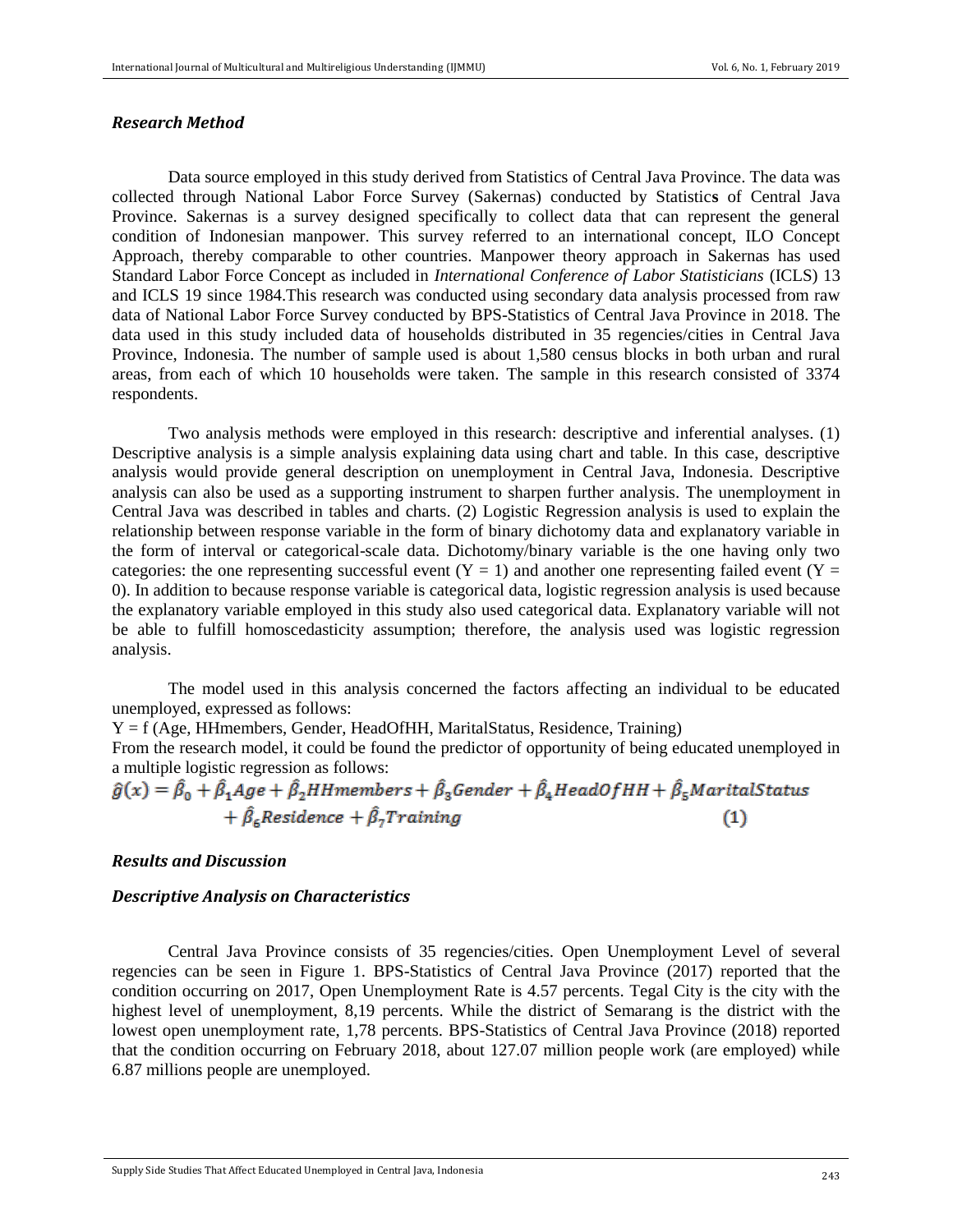

#### **Figure 1**: Open Unemployment Level of several regencies in Central Java, Indonesia in 2017

| Education                        | Educated<br>Workers |      | Educated<br>Unemployed |      | Total |      |
|----------------------------------|---------------------|------|------------------------|------|-------|------|
|                                  | n                   | $\%$ |                        | $\%$ | n     | $\%$ |
| Senior High School or Equivalent | 1702                | 71,6 | 738                    | 76,3 | 2440  | 50,6 |

College  $\begin{array}{|c|c|c|c|c|}\n\hline\n672 & 28.3 \\
\hline\n\end{array}$ 

Total  $2374 \begin{array}{|c|c|c|c|c|} \hline 100, & & & \end{array}$ 

**Table 1**: Proportion of Educated Labor Force by Education in Central Java in 2018

Source: Labor Force Survey of 2018 (processed)

1

 $\frac{1}{229}$  23,6 8

 $\begin{array}{c|c} 100, & 967 & 100, \\ 00 & 967 & 00 \end{array}$ 

901  $\begin{array}{|c|c|} 49,3 \end{array}$ 9

 $3341 \begin{array}{|c} 100, \\ 20 \end{array}$ 00

Educated labor force in Central Java consists of Senior High School or equivalent graduates (50.61%) and college graduates (49.39%). Most (71.69%) of educated workers were graduated from Senior High School or equivalent, while the rest (28.31%) were graduated from college or university. Meanwhile, the educated unemployed consisted of 76.32% graduated from Senior High School or equivalent and 23.68% from college or university.

**Table 2 :** Proportion of Educated Labor Force by Sex in Central Java in 2018

| <b>Sex</b> | Educated<br>Workers |               | Educated<br>Unemployed |        | Total |        |
|------------|---------------------|---------------|------------------------|--------|-------|--------|
|            | n                   | $\frac{0}{0}$ | n                      | n      | $\%$  | n      |
| Male       | 1413                | 59,52         | 278                    | 28,75  | 1619  | 50,61  |
| Female     | 961                 | 40,48         | 689                    | 71,25  | 1650  | 49,39  |
| Total      | 2374                | 100,00        | 967                    | 100,00 | 3269  | 100,00 |

Source: Labor Force Survey of 2018 (processed)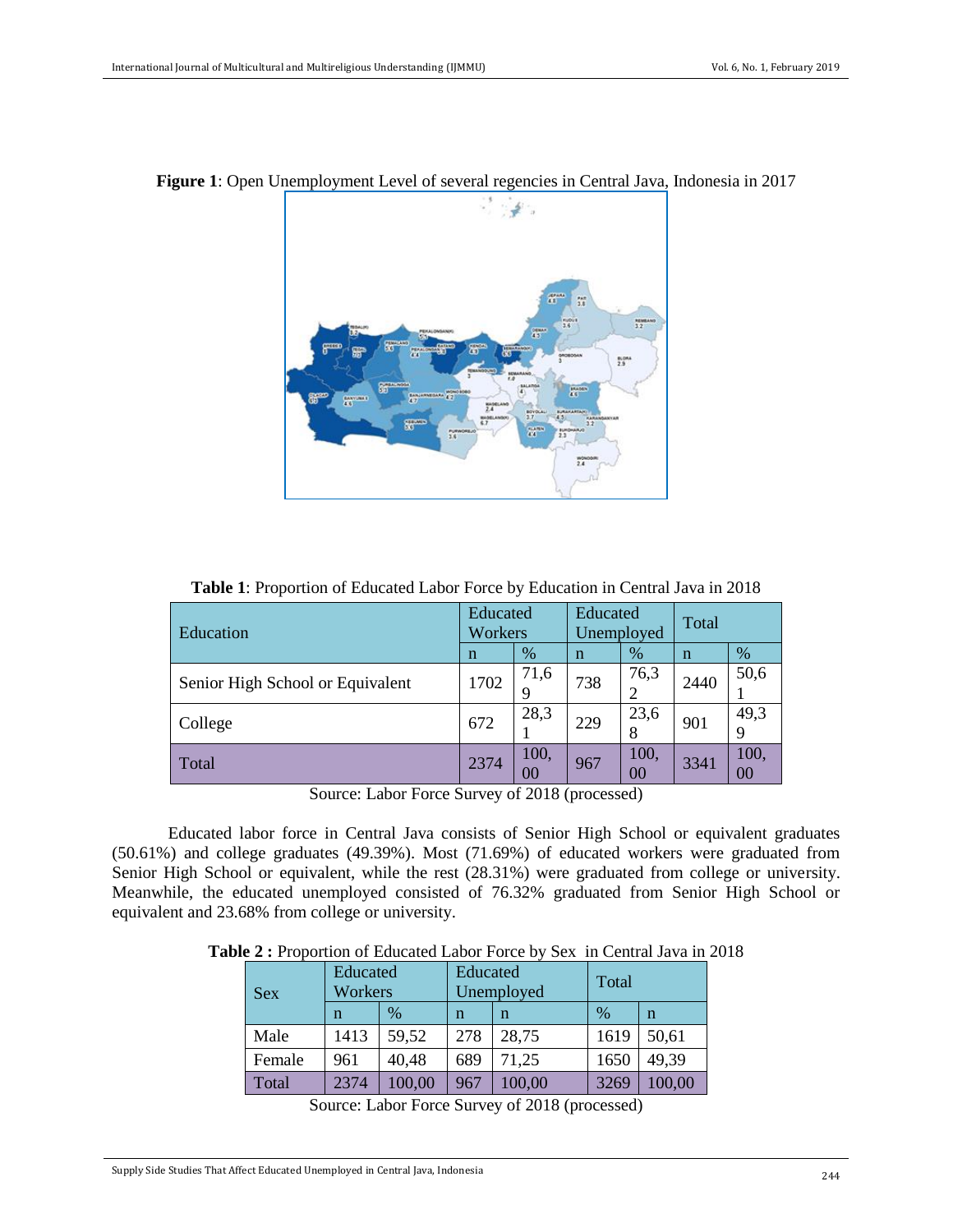Educated labor force consisted of women (50.61%) and men (49.39%). Educated unemployment is dominated by female (71.25%) and male (28.75%). It is in line with an assumption that women have no obligation to work, so that educated female unemployment dominates more.

## *Regression Analysis*

Logistic regression model for educated workers and educated unemployment in Central Java in the form of logit is expressed as follows:

 $\hat{g}(x) = -3.548 + 0.033Age - 0.022HHmembers + 1.117Gender + 0.781HeadOfHH$  $+0,549$ MaritalStatus - 0,150Residence  $+$  0,309 $Training$  $(2)$ 

Meanwhile, the hypothesis testing on logistic regression coefficient using Wald test as presented in table 3 shows that the logistic regression coefficient is statistically significant at error level of 5%.

| Variable Name             | B        | Wald    | Sig.     | $Exp(B)$ /<br><b>Odds Ratio</b> |
|---------------------------|----------|---------|----------|---------------------------------|
| Age                       | 0,033    | 61,838  | 0,000    | 1,033                           |
| <b>House Hold Members</b> | $-0,022$ | 0,664   | $0,415*$ | 0,979                           |
| Gender                    | 1,117    | 122,073 | 0,000    | 3,054                           |
| Head of House Hold        | 0,781    | 33,822  | 0,000    | 2,184                           |
| <b>Marital Status</b>     | 0,549    | 23,363  | 0,000    | 1,732                           |
| Residence                 | $-0,150$ | 2,472   | $0,116*$ | 0,861                           |
| Training                  | 0,309    | 11,723  | 0,001    | 1,362                           |
| constant                  | $-3,548$ | 162,839 | 0,000    | 0,029                           |

| Table 3: Result of Estimated Coefficient for Educated Worker and Educated Unemployment Complete |
|-------------------------------------------------------------------------------------------------|
| Model, Wald Test Value, Significance, and Odd Ratio Value                                       |

Considering the result of regression, the following conclusions can be drawn:

Age affects positively an individual's opportunity of being educated unemployment. The older the age, the greater is an individual's opportunity of being educated unemployed. As he is getting older, an individual will enter into work realm more difficultly. Odds ratio value of 1.033 can be defined as the older educated labor force's predisposition to be educated unemployed of 1.033 times higher than the younger one's. It is because the older the age of an individual, the more difficult is the process of adapting to work realm. In addition, there are age limitation in formal job market and reduced productivity as age increases.Sex affects positively an individual's opportunity of being educated unemployed. It means that female has higher opportunity of being educated unemployed. It is in line with an assumption that women have no obligation to earn living. Odds ratio value of 3.054 means that the women's predisposition to have an opportunity of being educated unemployed is 3.054 times higher than the women's.

The relationship to household head affects positively an individual's opportunity of being open unemployed. An individual in household with non-household head status has no obligation to work. People still assume that it is household head that obligatorily earns living. The odds ratio value of 2.184 means that the non-household head's predisposition to have an opportunity of being educated unemployed is 2.184 times higher than household head. Marital status affects positively an individual's opportunity of being educated unemployed, in which a single (not-married) individual has higher opportunity of being educated unemployed. It is because a not-married individual has not had family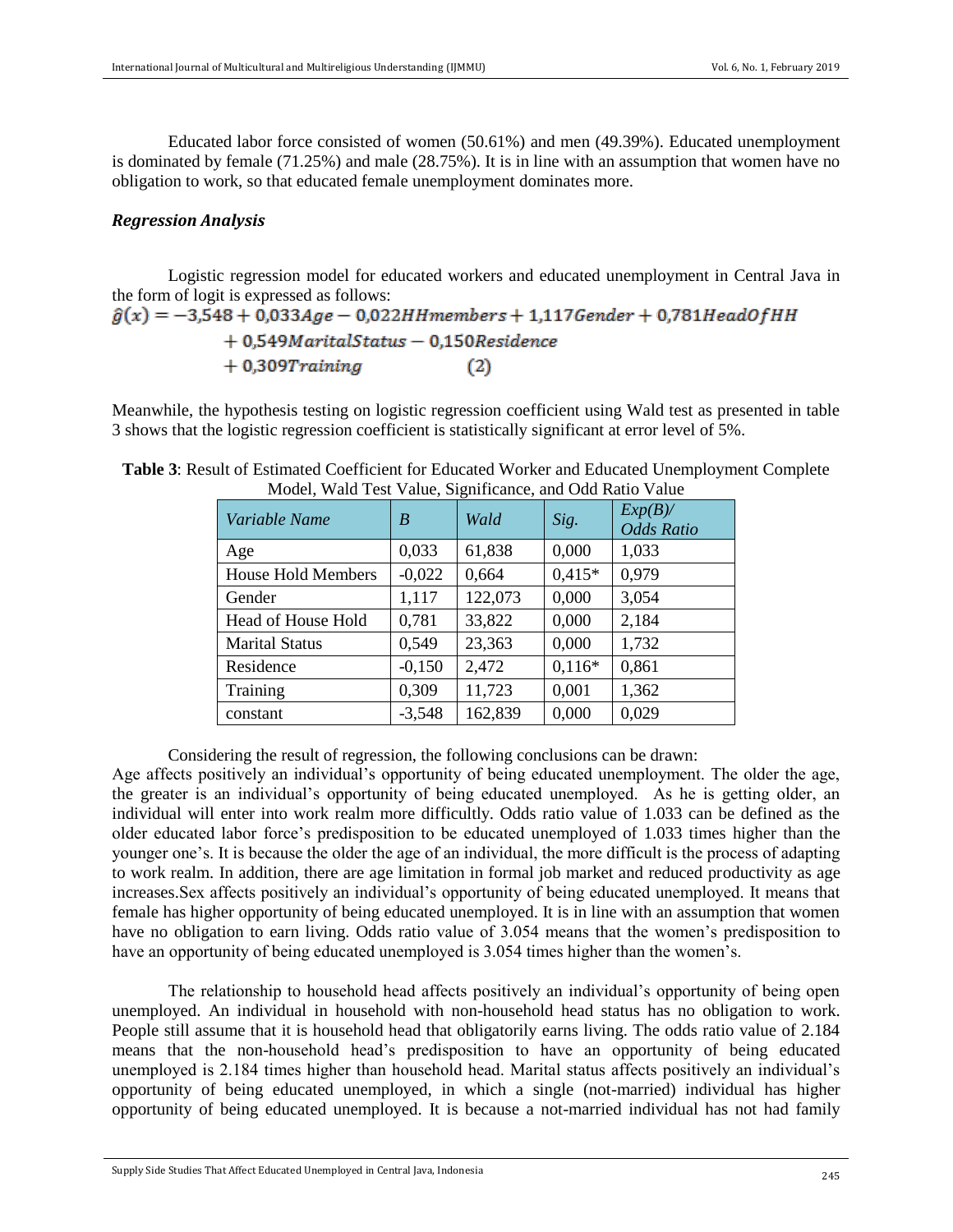dependent yet, so that he has no obligation to work. Meanwhile, a married individual has had family dependent they should fund, so that whatever the job is available will be taken to support his family's life. The odds ratio value of 1.732 means that the women's predisposition to have an opportunity of educated unemployed was 1.732 times higher than the men's.

Job training affected positively an individual's opportunity of being educated unemployed. It is consistent with the hypothesis proposed. The positive effect of job training on educated unemployed can be interpreted that acquiring job training in Central Java will not guarantee that an individual will get a job. In this case, it occurs likely because of the reduced demand for skilled and educated labor. The odds Ratio value of -3.548 means that the educated labor force's predisposition to have an opportunity of being educated unemployed is 3.548 times than the unskilled one's.

## *Conclusions and Suggestions*

From the result of research, it can be seen that age, sex, relation of household head, marital status and job training correlate significantly to the educated labor force's predisposition to be educated unemployed. Meanwhile, the effect of respective variables is explained as follows:

- 1. The older educated labor force's predisposition to be educated unemployed is higher than the younger one's.
- 2. The number of family members does not affect significantly the educated labor force's predisposition to be educated unemployed, meaning that an individual with either smaller or larger number of household members have equal predisposition to be educated unemployed.
- 3. Female educated labor force's predisposition to be educated unemployed is higher than the male one's.
- 4. A household head's predisposition to be educated unemployed is smaller than a non- household head.
- 5. A married individual's predisposition to be educated unemployed is lower than the not-married one's.
- 6. Residence area does not affect the uneducated labor force's predisposition to be educated unemployed.

Job training affects positively the educated labor force's predisposition to be unemployed. It is because educated unemployment tends to be dominated by older populations with not-married status, women, non-household head, and skilled ones, meaning that they have not been urged yet with economic need, so that they still have option to take or not to take a job. From the phenomenon above, regional development should be conducted immediately, particularly in disadvantaged and remote area as the priority of development. Not only large industry but also small industry should be developed, in which the qualification of small-scale industry to admit workers should not be as complicated as that of largescale industry, so that older workers, female workers, and other unemployed groups expectedly will be absorbed in work realm.The simplification of license should be conducted as well because too many licensing affairs constrain the investment recently, including Foreign Investment, Domestic Investment, and people investment (either individual or group). All of these should be accomplished to stimulate the people to create new job opportunity and investment.

# *References*

Allen, E. R. (2016). Analysis of Trends and Challengers in The Indonesian Labor Market. *Asian Development Bank (ADB)*.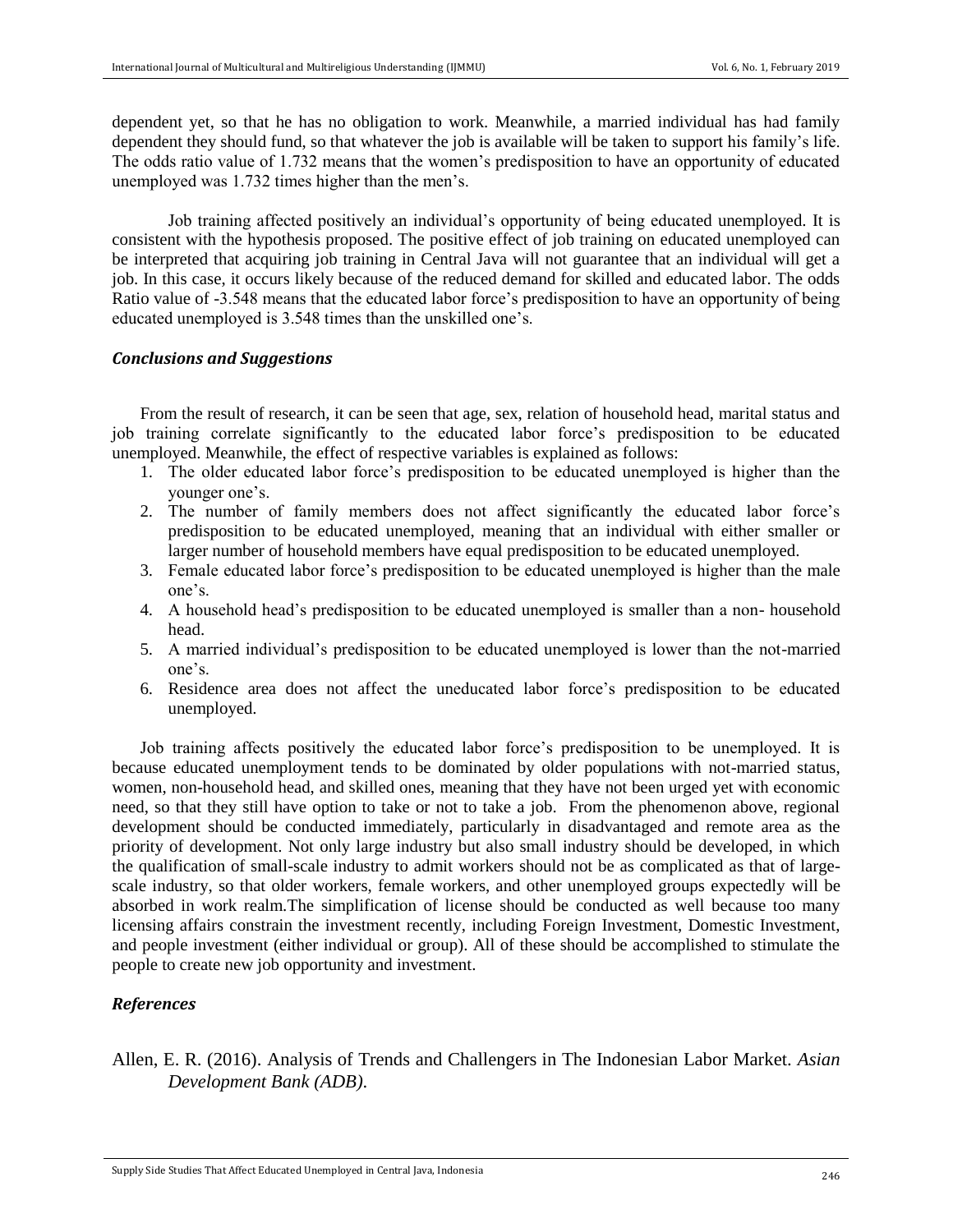- Alphonsa, M. (1994). *Educated Unemployment in Kerala.* Kochi, India: University of Science and Technology.
- Badan Pusat Statistik. (2007). *Statistik Pengangguran 2001-2006.* Jakarta: Badan Pusat Statistik.
- Badan Pusat Statistik. (2012). *Analisis Statistik Sosial (Bonus Demografi dan Pertumbuhan Ekonomi).* Jakarta: Badan Pusat Statistik.
- Badan Pusat Statistik. (2018, Mei). Berita Resmi Statistik Keadaan Ketenagakerjaan Indonesia Februari 2018.
- Badan Pusat Statistik. (2018). *Pedoman Pencacah Survei Angkatan Kerja Nasional.* Jakarta: Badan Pusat Statistik.
- Badan Pusat Statistik Provinsi Jawa Tengah. (2018). *Keadaan Angkatan Kerja Agustus 2017.* Semarang: Badan Pusat Statistik Provinsi Jawa Tengah.
- Bairagya, I. (2015). Socio-Economic Detrminants of Educated Unemployment in India. *Working Paper 343*.
- Becker, G. (1993). *Human Capital : A theoretical and Empirical Analysis, with Special Reference to Education (3rd ed).* Chicago: The University of Chicago Press.
- Borjas, G. J. (2013). *Labor Economics Sixth Edition.* New York, America: McGraw-Hill.
- Cendrawati, N. K. (2000). *Analisis Pengangguran di Indonesia Berdasarkan Data Sakerti 1993.* Jakarta, Depok: Universitas Indonesia.
- Dornbusch, R., Fischer, S., & Startz, R. (2004). *Makro Ekonomi.* Jakarta: PT Media Global Edukasi.
- Elfindri, & Bachtiar, N. (2004). *Ekonomi Ketenagakerjaan.* Padang: Andalas University Press.
- Hartina, D. (2009). Faktor-Faktor Yang Mempengaruhi Pengangguran Terselubung di Pedesaan Jawa Tengah Analisis Data Sakernas 2007. *Jurnal Kependudukan Indonesia, Vol. IV, No.1*, 15-32.
- Indriantoro, N., & Supomo, B. (1999). *Metodologi Penelitian dan Bisnis.* Yogyakarta: BPFE Yogyakarta.
- Latan, H. (2014). *Aplikasi Analisis Data Statistik Untuk Ilmu Sosial Sains dengan IBM SPSS.* Bandung: Alfabeta.
- Mada, M., & Ashar, K. (2015). Analisis Variabel Yang Mempengaruhi Jumlah Pengangguran Terdidik di Indonesia. *Jurnal Ilmu Ekonomi dan Pembangunan, 15*, 50-76.
- Maryati, S. (2015). Dinamika Pengangguran Terdidik: Tantangan Menuju Bonus Demografi Di Indonesia. *Journal of Economic and Economic Education Vol.3 No.2*, 124 - 136.
- Miller, R. L., & Meiners, R. E. (2000). *Teori Ekonomi Mikro Intermediate Edisi Ketiga.* Jakarta: PT. RajaGrafindo Persada.
- Moeis, J. P. (1992). Pengangguran Tenaga Kerja Terdidik di Indonesia : Penerapan Search Theory. *Ekonomi dan Keuangan Indonesia Vol.40, No. 2*, 107-134.
- Osman, M. M., & all, e. (2015). Unemployment Issues and Problems in Kinta, Manjung and Kuala Kangsar, Perak, Malaysia. *Procedia - Social and Behavioral Sciences, 168*, 389- 399.
- Pasay, N. H., & Indrayanti, R. (2012, Januari). Pengangguran, Lama Mencari Kerja, dan Reservation Wage Tenaga Kerja Terdidik. *Jurnal Ekonomi dan Pembangunan Indonesia, 12 No.2*, 116-135.
- Pratomo, D. S. (2017). Fenomena Pengangguran Terdidik di Indonesia. *Sustainable Competitive Advantage-7 (SCA-7) FEB Unsoed*, 642-648.
- Putri, R. F. (2015, 2). Analisis Pengaruh Inflasi, Pertumbuhan Ekonomi dan Upah Terhadap Pengangguran Terdidik. *Economics Development Analysis Journal, 4*, 175-181.
- Sadono, S. (1993). *Pengantar Teori Ekonomi Mikro* (4th ed.). Jakarta: FE UI.